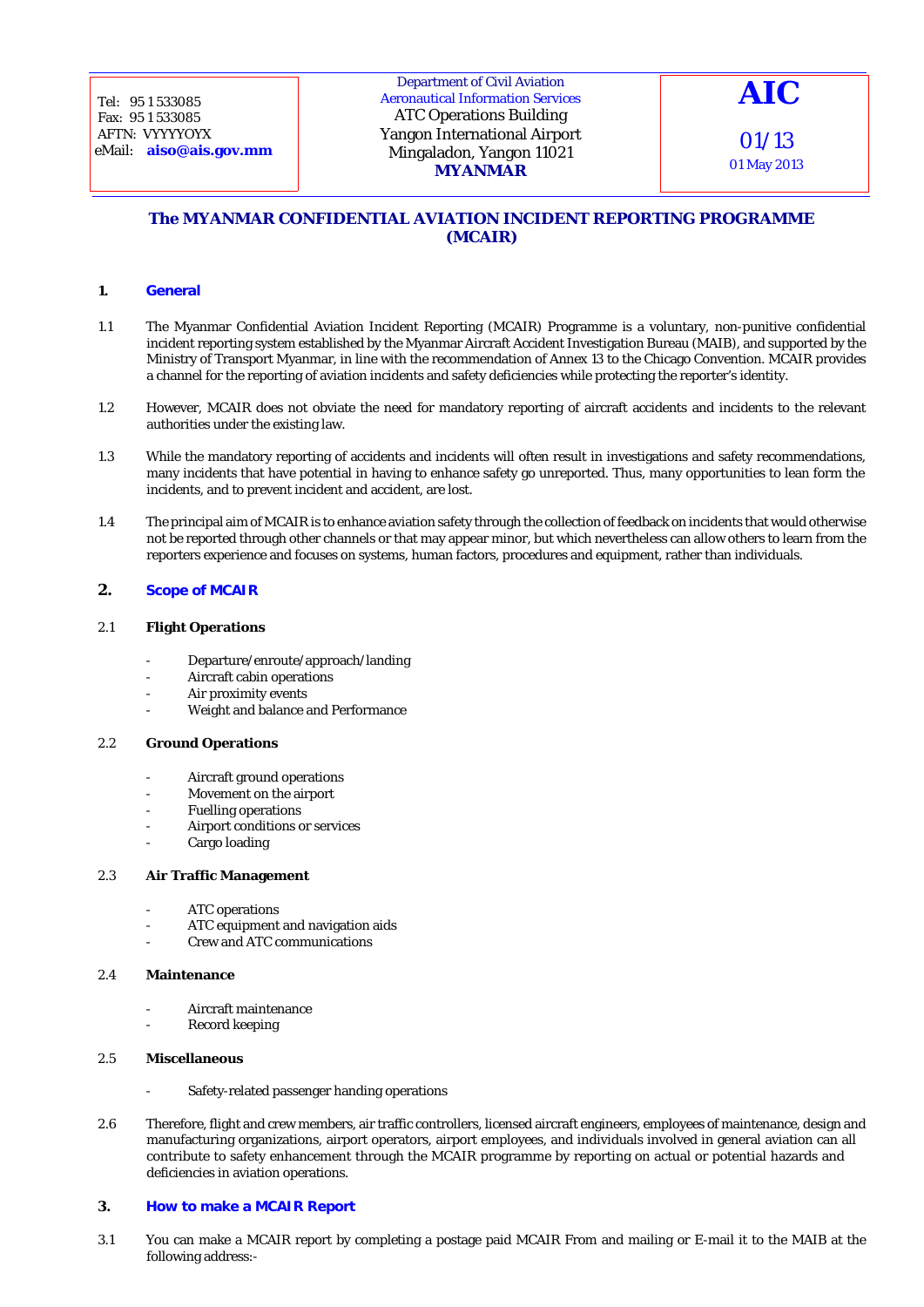Deputy Director Myanmar Aircraft Accident Investigation Bureau (MAIB) Department of Civil Aviation, Yangon International Airport Yangon 11021, Myanmar Tel:+951 533162, Fax: +951 533016, E-mail: myothant502@gmail.com

- 3.2 The MCAIR Form attached to this AIC is available to download from www.dca.gov.mm, or request from MAIB via airmail.
- 3.3 Anonymous reports will not be accepted. Your contact details are needed to enable the MCAIR Deputy Director (MAIB) to obtain amplifying or clarifying information from you when necessary. Without complete information, the range of safety enhancement follow-up options could be limited. Your contact details well also allow the Deputy Director to advise you of before the report is returned to you. (*See* paragraphs 4.1-4.5 on how a MCAIR report is processed to safeguard confidentiality.)

## **4. How are the MCAIR Reports processed**

- 4.1 The MAIB has paid particular attention to the need to protect the identity of the reports in its processing of MCAIR reports. The processing is in line with international best practices. The Ministry of Transport stands by the aim of the MCAIR programme and MAIB, efforts in protecting the identity of the reports.
- 4.2 The MCAIR report will be read and validates by MAIB office. The MAIB office may contact the reporter to make sure he understands the obtain the necessary additional information and clarification.
- 4.3 When the Deputy Director (MAIB) is satisfied that the information obtained is complete and coherent, he will then De-identify the information and enter the data into the MCAIR Database. Excessive details that could point to the source will also be avoided.
- 4.4 If during the course of addressing the concerns raised in the reports, it becomes necessary to seek the in put of a third party, only the de-identified data will be used in the discussing.
- 4.5 After the information is captured in the database, the MCAIR Form will be returned to the reporter, with the date of return annotated.

#### **5. Feedback to the Aviation Community**

- 5.1 Relevant de-identified reports and extracts will be shared with the aviation community through periodic publication, so that all can learn from the experiences and the relevant authorities and parties can review their policy and plan for improvements.
- 5.2 However, if the content of MCAIR report suggests a situation or condition that poses an immediate or urgent threat to aviation safety, the report will be handled with priority and referred, after de-identification to the relevant organizations as soon as possible to enable them to take the necessary safety actions.

## **6. What should not be reported to MCAIR**

- Accidents, serious incidents or criminal activities
- [Such reports should be made to the appropriate authorities.]
- Incidents or events with no aviation safety content
- Personal problems, personality conflicts and industrial relations issues
- Legal/commercial disputes

*Note:* The definition of accident and serious incident as defined in Annex.13 to the Chicago Convention can be found in MCAR-AIG which is available to download from www.dca.gov.mm.

#### **7. When do you report**

- When you wish others to learn and benefit from the incident but are concerned about protecting your identity
- When there is no other appropriate reporting procedure or channel.
- When you have tried other reporting procedure or channel without the issue having been addressed.

*Note:* It is possible that an incident reported by you is also reported to the other relevant authorities by a third ports. The MCAIR system cannot prevent these other authorities from taking whatever action they deem necessary, taking though your identity will be protected by the MCAIR Programme.

#### **8. Call MAIB**

8.1 You are welcome to call the MAIB to enquire about the MCAIR programme or to request for a preliminary discussion with the MCAIR programme before making a report. The MAIB office are contactable during office hours from Monday to Friday at the following telephone number: +(951) 533162.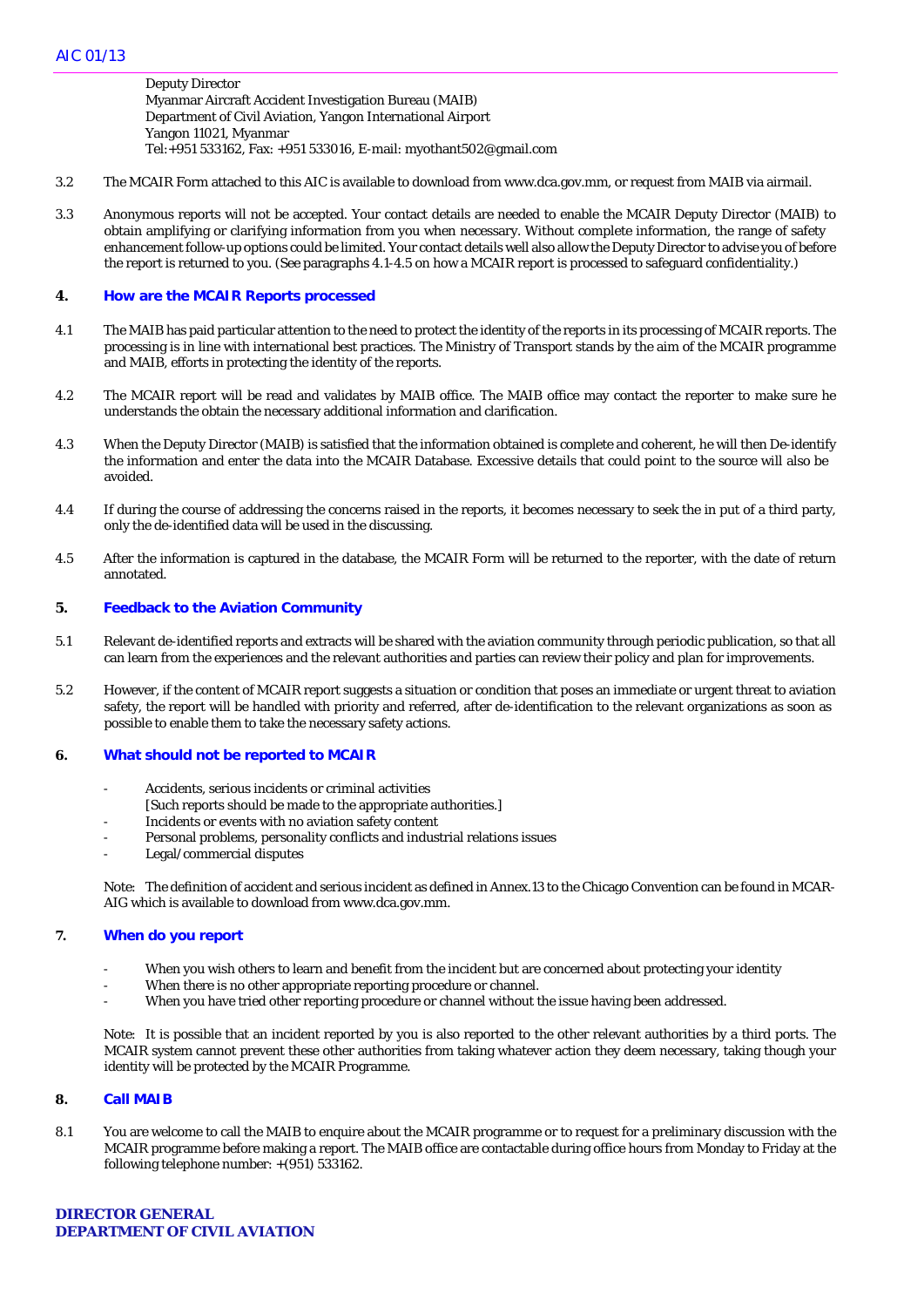# **MYANMAR CONFIDENTIAL AVIATION INCIDENT REPORT**

*Note*: This form is not for the reporting of accidents, serious incidents or criminal activities.

| Date of Occurrence                                  |                                                                                        | <b>Location of Occurrence</b>    |                                        |                      |
|-----------------------------------------------------|----------------------------------------------------------------------------------------|----------------------------------|----------------------------------------|----------------------|
|                                                     |                                                                                        |                                  |                                        |                      |
| <b>Aircraft Type</b>                                | <b>Aircraft Registration</b>                                                           | <b>Aircraft Operator</b>         |                                        | <b>Flight Number</b> |
| Occupation (e.g. Pilot, LAME)                       |                                                                                        | Total pilot hours, if applicable | Non-aviation pilot experience (Yr-Mth) |                      |
| Phase of flight (please tick)                       |                                                                                        |                                  |                                        |                      |
| Aircraft Standing                                   | Take-off<br><b>Taxiing</b>                                                             | En route<br>Manoeuvring          | Approach                               | Landing              |
| Altitude                                            | <b>Weather Conditions</b>                                                              |                                  |                                        |                      |
|                                                     | Visibility                                                                             | Wind                             | Cloud                                  |                      |
|                                                     | Please fully describe the occurrence (include your suggestions to prevent occurrences) |                                  |                                        |                      |
|                                                     |                                                                                        |                                  |                                        |                      |
| (Contd' overleaf)                                   |                                                                                        |                                  |                                        |                      |
| Your                                                |                                                                                        |                                  | Date:                                  |                      |
| Address:                                            |                                                                                        |                                  |                                        |                      |
| Tel:                                                | Leave Message? Yes □ No                                                                |                                  | Time of day to call                    |                      |
|                                                     |                                                                                        |                                  |                                        |                      |
| For official use by MAIB Office<br>Administered by: |                                                                                        |                                  | Date of return to report:              |                      |
| <b>Print Form</b>                                   |                                                                                        | ::: This form is interactive ::: |                                        | MAIB/MCAIR/Feb2013   |